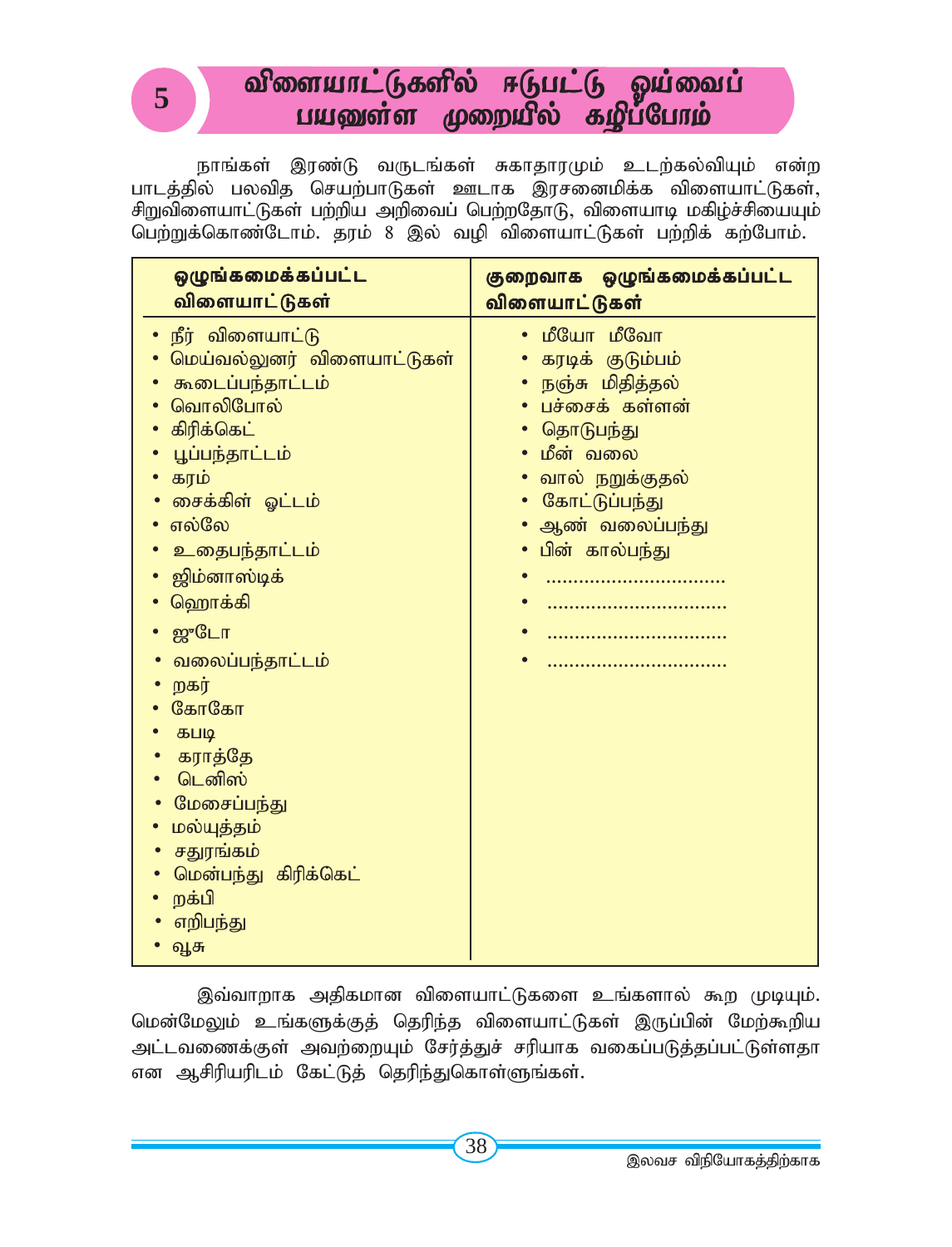மேலே குறிப்பிடப்பட்டுள்ள இரண்டு வகையான விளையாட்டுகளின் இயல்புகள் எவை என ஆராய்ந்து பார்ப்போம்.

### ஒழுங்கமைக்கப்பட்ட விளையாட்டுகளின் இயல்புகள்

- சர்வதேச அல்லது தேசிய மட்டத்தில் ஏற்றுக்கொள்ளப்பட்ட சட்டதிட்டங்கள் இருத்தல்.
- விளையாட்டு வீரர்களின் எண்ணிக்கை வரையறுக்கப்பட்டிருத்தல்.
- விளையாட்டு மைதானத்தின் அளவு குறிப்பிடப்பட்டிருத்தல்.
- *tpisahLk; Neuk; Fwpg;gplg;gl;bUj;jy;*
- பயன்படுத்தப்படும் உபகரணங்கள், அவற்றின் அளவு, எண்ணிக்கை குறிப்பிடப்பட்டிருத்தல்.
- குறிக்கப்பட்ட விளையாட்டுகளுக்கு நடுவர்கள் நியமிக்கப்படல்.
- நடுவர்களின் தீர்ப்பிற்கான எல்லை இருத்தல் (நடுவர்கள் காட்டுகின்ற சமிஞ்ஞைகள் குறிப்பிடப்பட்டிருத்தல்).

## குறைவாக ஒழுங்கமைக்கப்பட்ட விளையாட்டுகளின் (சிறு விளையாட்டுக்கள்) இயல்புகள்

- பங்குபற்றும் வீரர்களின் எண்ணிக்கையில் மாற்றம் செய்யலாம்.
- கிடைக்கக்கூடிய வளங்களைப் பயன்படுத்தி உபகரணங்களைப் பாவிக்கலாம்.
- இடவசதிக்கேற்ப விளையாட்டு மைதானத்தைத் தீர்மானிக்கலாம்.
- விளையாடும் நேரத்தை தேவைக்கேற்ப மாற்றலாம்.
- போட்டிகள் ஆரம்பிப்பதற்கு முன்னர் இரு குழுக்களும் சேர்ந்து சட்ட திட்டங்களைத் தீர்மானித்துக்கொள்ளலாம்.
- சட்ட திட்டங்கள் இவ்விளையாட்டுகளின் நோக்கத்திற்கேற்பவே தீர்மானிக்கப்படும்.

இந்த குறைவாக ஒழுங்கமைக்கப்பட்ட விளையாட்டுகளின் ஒரு பகுதியை நீங்கள் தரம் 7 இல் உருவாக்கியுள்ளீர்கள். இவற்றுள் சிறுவிளையாட்டுகளும் அடங்கும். இச்சிறுவிளையாட்டை ஒழுங்கமைப்பது இலகுவானதாகும். வழி விளையாட்டு என்பது ஒழுங்கமைக்கப்பட்ட விளையாட்டுகளின் திறன்களின் விருத்திக்காக உருவாக்கப்பட்ட ஒரு செயற்பாடாகும்.

## 5.1 வழி விளையாட்டுகள்

வழி விளையாட்டுகள் சிறுவிளையாட்டுகளிலிருந்து வேறுபட்டவையாகும். வழிவிளையாட்டு என்பது பிரதான விளையாட்டின் திறன், மகிழ்ச்சி என்பவற்றை அதிகரிப்பதற்காக ஒழுங்குபடுத்தப்பட்ட செயற்பாடாகும். ஒரு சிறிய இடத்தில் குறுகிய காலத்தில் உபகரணங்களுடன் அல்லது உபகரணங்கள் இன்றிப் போட்டி அனுபவங்களைப் பெற்றுக்கொடுத்தல் இதன்முலம் எதிர்பார்க்கப்படுகின்றது. வழிவிளையாட்டுகளின் சட்டதிட்டங்கள் ஒமுங்கமைந்த விளையாட்டுகளின் சட்டதிட்டங்களுக்கேற்பத் தயாரிக்கப்பட்டுள்ளன. இதன் முக்கியத்துவம் யாதெனில் போட்டி அனுபவங்களைப் பெற்றுக்கொள்வதுடன் ஒழுங்கமைந்த விளையாட்டுக்குரிய திறன்களைச் சரியாக உபயோகித்<u>தலு</u>மாகும்.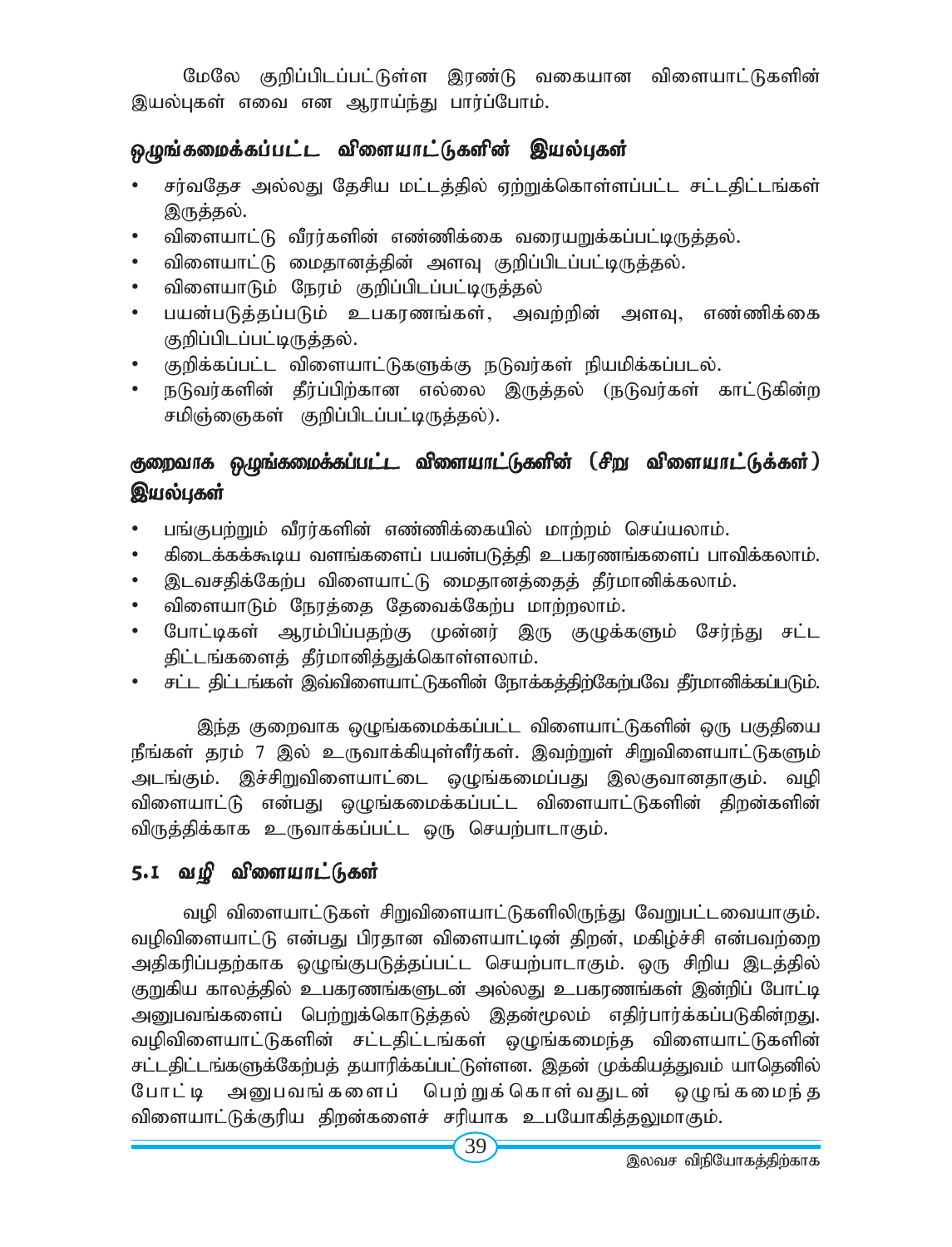### வழி விளையாட்டுகளில் ஈடுபடுவதால் கிடைக்கும் நன்மைகள் பற்றி நீங்கள் அறிவீர்களா?

- ஒழுங்கமைந்த விளையாட்டுகளின் திறன்களைப் பகுதியாகக் கற்பதன் மூலம் அசைவுகளுக்குப் பழகிக்கொள்ளல்.
- சரியான அசைவுக் கட்டளைகளுக்குப் பழகிக்கொள்ளல்
- நரம்பு, தசைகள், குருதிக்கலன்கள் விருத்தியடைதல்
- தலைமைத்துவத்திற்குப் பழக்கப்படல்
- பின்பற்றுதலுக்குப் பழக்கப்படல்
- ஒத்துழைப்புடன் செயற்படுவதற்கு முடியுமாதல்
- குழுவிற்குரிய பொறுப்புகளை அறிந்துகொள்ளுதல்
- பொறுமையைக் கடைபிடிக்க இயலுதல்
- வெற்றி தோல்விகளைச் சமமாக ஏற்றுக்கொள்ளுகல்
- சவால்களுக்கு முகங்கொடுக்கும் தன்மையைப் பெறல்
- உளத் திருப்தி அடைதல்,
- *tpisahl;Lf;Fupa rl;ljpl;lk; gw;wpa mwpT ngWjy;*

### இப்போது நாங்கள் வழி விளையாட்டில் ஈடுபடுவோம்.

1. பெயர் :- <sup>.</sup> ^ இரு பக்கமும் அடிபெறல்'' *ngUtpisahl;L* :- *vy;Ny jpwd;* :- *epiyfSf;fpilapy; XLjy; ikjhdk;* :- 30 m x 10 m <u>விளையாட்டு வீரரின் எண்ணிக்கை :- 16</u> உபகரணம் :- 4 பந்துகள் (இறப்பர் / டென்னிஸ் ) D B  $\frac{1}{3}$  m xxxxxxxxxxxxxxx <del>|-</del><br>3 m<br>3 m B  $A$  (5) $\mu$  $\circ \circ \circ \circ \circ \circ \circ$ 



### C  $p_{(T_2, T_3)}$  5.1.1

- *njhlf;ff;NfhL* CD.
- *,ilntsp 25*m
- *ikaj;jpypUe;J ,Ugf;fj;Jf;Fkhd J}uk; 3*m
- குழு B இரு புறமும் 8 பேராக நிற்றல்.
- ஒவ்வொரு பக்கத்துக்கும் 4 பந்துகள் வழங்கப்பட்டிருக்கும்
- குழு A,தொடக்கக் கோட்டுக்கு வெளியே நிற்றல்.
- ஆசிரியரின் விசில் சத்தத்துக்கு குழு A இன் முதலாவது வீரர் நடுக்கோட்டின் வழியே இறுதிக்கோடு வரை ஓடுதல்.

25m

• சூழு B யினர் தாம் நிற்கும் இடத்திலிருந்தவாறு ஓடும் வீரருக்குப் பந்தினால் அடித்தல்.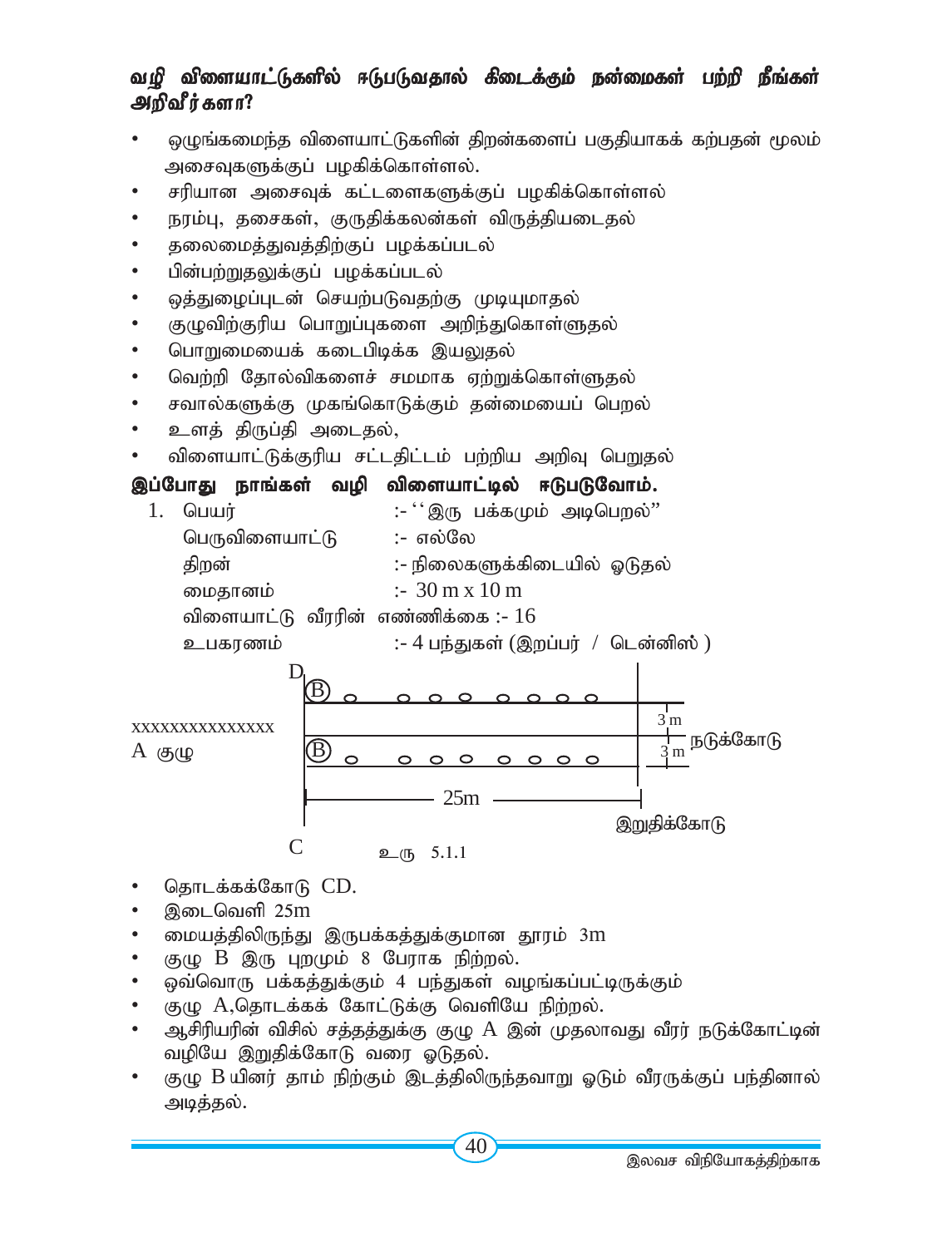- ஓடும் A குமுவின் வீரர் துள்ளி, பக்கமாக உருண்டு பந்தினால்  $\bullet$ அடிபடுவதிலிருந்து தப்ப வேண்டும்.
- அடி படாமல் ஓடி முடிப்பவருக்கு ஒரு புள்ளி வழங்கப்படும்.
- இவ்வாறு எல்லா வீரரும் ஓடும் சந்தர்ப்பத்தைப் பெறுவர்.  $\bullet$
- மொத்தப்புள்ளிகள் கணக்கிடப்படும்.
- A குழுவின் எல்லா வீரரும் ஓடி முடிந்ததும் குழு மாற்றப்படும்.  $\bullet$
- குமு B ஒடும் அணியாக விளையாடும்.  $\bullet$

#### விதிமுறைகள்

1. அடிக்கும் குழு 3 m கோட்டில் நிற்க வேண்டும்.

2. பந்தினால் தோளிற்குக் கீழேயே அடிக்க முடியும்.

வழி விளையாட்டுகளின் பண்புகளைப் பட்டியற்படுத்துங்கள். அவற்றை கீழே தரப்பட்டவற்றுடன் ஒப்பிடுங்கள்.

- 1. எளிமையானது
- 2. பெரு விளையாட்டின் ஒன்று அல்லது இரண்டு திறன்களை உள்ளடக்கியது.
- 3. தேவைக்கேற்ப விதிமுறைகள் மாற்றப்படும்.
- 4. இடவசதிக்கேற்ப விளையாடும் பிரதேசம் தீர்மானிக்கப்படும்.
- 5. பலர் பங்குபற்றலாம்.
- 6. தலைமை தாங்கும் சந்தர்ப்பம் கிடைக்கும்.
- 7. குழு உணர்வு விருத்தியடையும்.

சில, பெரு விளையாட்டுகளின் கிறன் விருக்கிக்கு வமிவகுக்கும். மேலும் சில வழிவிளையாட்டுகள் பற்றிக் கற்போம். இவ்வழி விளையாட்டுகள் பங்குபற்றுவோரின் எண்ணிக்கை, இடவசதி, நேரம், உபகரண வசதி என்பவற்றுக்கேற்ப மாற்றப்படும். பெரு விளையாட்டுகள் போன்று வரையறுக்கப்பட்ட விதிமுறைகள் இல்லாமையால் இவ்வாறு மாற்றங்கள் செய்யலாம்.

| 2. $\Box$            | :- ஓர் அடி பின்னால்            |
|----------------------|--------------------------------|
| பெரு விளையாட்டு      | :- கூடைப்பந்து / வலைப்பந்து    |
| திறன்                | :- எறிதல், பிடித்தல்           |
| வீரர்களின் எண்ணிக்கை | :- ஒவ்வொரு குழுவிலும் இருவர்   |
| உபகரணம்              | :- வலைப்பந்து அல்லது கைப்பந்து |
| விளையாடும் முறை      | :- ஒரு மீற்றர் இடைவெளியில் இரு |
|                      |                                |



 $\overline{5.1.2}$ உரு

வீார்களும் ஒருவரை ஒருவர் பார்த்தவாறு நிற்றல். பந்தை வைத் திருந் து ஒரு வர் எதிரிலுள்ளவருக்கு எறிதல். ஒவ்வொரு முறையும் வெற்றிகரமாகப் பந்தைப் பிடித்து எறிந்த பின் ஓர் அடி பின்னால் வைத்தல்.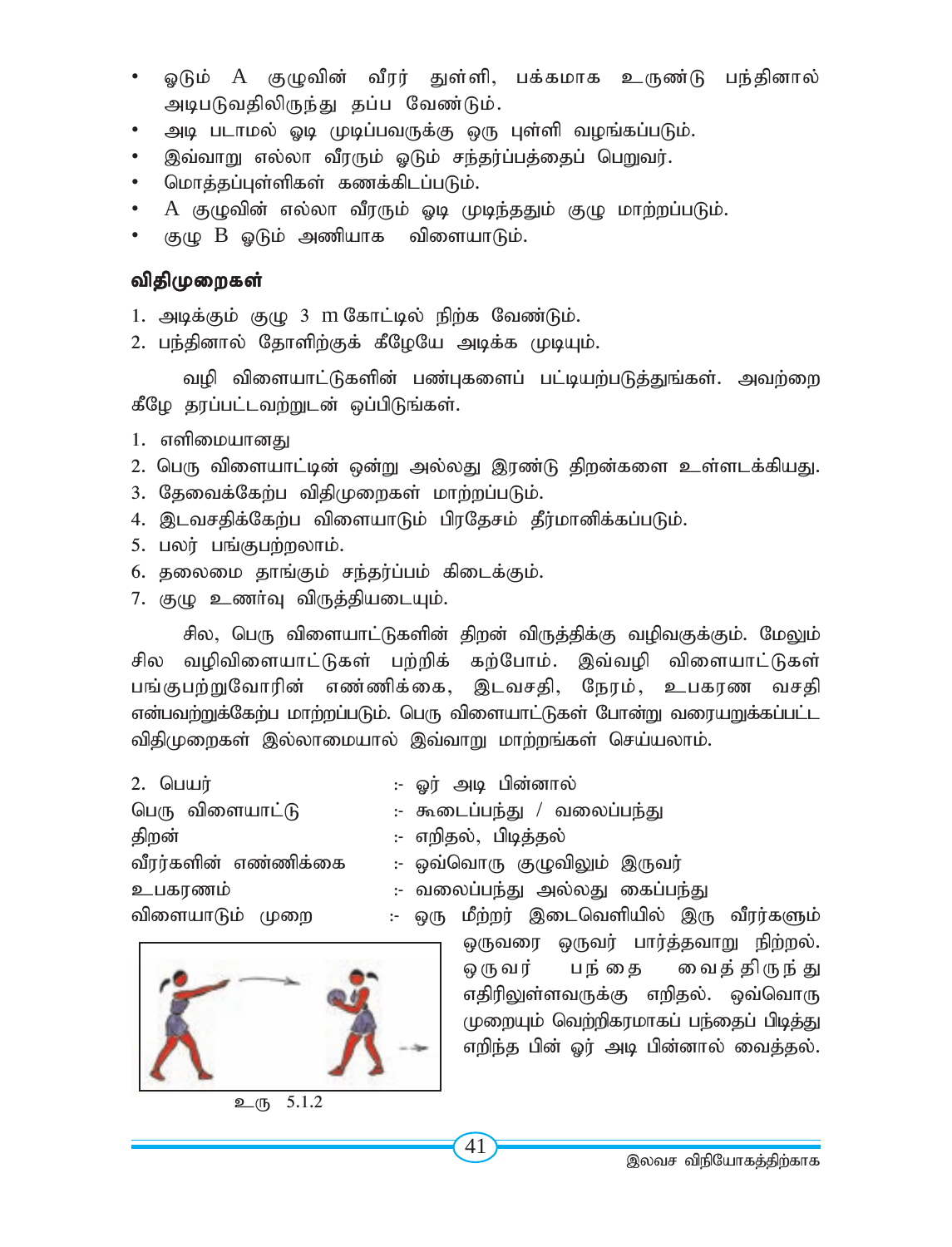#### விதிமுறைகள்

- பந்தைப் பிடிக்கும்போது நிலையாக நிற்றல்.
- பந்தை விழவிடாகிருக்கல்
- இந்த விதிகளை மீறும் வீரர் ஓர் அடி முன்னால் வைக்கவேண்டும். வீரர்கள் பந்தைத் தொடர்ந்து எறிந்து பிடிக்க வேண்டும். தமக்கிடையே அதிக இடைவெளியைக் கொண்ட சோடி வெற்றிபெறும்.
- இவ்விதிமுறைகளை மாற்றவோ அல்லது தேவையான சில விதிமுறைகளைச் சேர்க்கவோ முடியும்.
- 3. *tpisahl;bd; ngau;* :- *fapW jhz;ly;* *ngU tpisahl;L* :- *nka;ty;Ydu; tpisahl;L - rl;lNtyp* காண்டல்.  *jpwd;* :- *rl;l Ntypapd; Nkyhfg; gha;jy;.* வீரர்களின் எண்ணிக்கை :- இரட்டை இலக்க எண்ணிக்கையுள்ள இரு

(தமுக்கள்

விளையாடும் முறை :-

படக்<del>தி</del>ற் காட்டியவாறு ஒருவர் மைதானத்தின் நடுவில் இருந்தபடி கயிற்றைச் சுழற்ற வேண்டும். அப்போது துணிப்பந்து தரையைத் தொடக்கூடாது. வரிசையிலுள்ள வீரர்களை கயிறு அண்மிக்கும் ஒவ்வொரு முறையும் ஒருவராகக் கயிற்றைத் தாண்டி மறுபக்கத்தில் வரிசையை ஆக்க வேண்டும்.

### *tpjpKiwfs; tpjpKiwfs;*

 *cgfuzk;* :- 2 1/2 *kPw;wu; ePskhd fapW (Kidfspy;* துணிப்பந்து கட்டப்பட்டது)



<sup>&</sup>lt;u>உரு 5.1.3</u>

- பாயமுடியாதவர் அல்லது பாயும்போது கயிற்றைத் தொட்டவர் தோற்றவராகக் கருதப்படுவார்.
- வெற்றிகரமாகப் பாய்ந்த வீரர்களை அதிகமாகக் கொண்ட அணி வெற்றி பெற்றதாகக் கருதப்படும். கயிறு வீரர்களின் வரிசையின் குறுக்காகச் செல்லுமாறு சுழற்றப்பட வேண்டும். இதன் மூலம் ஒவ்வொருவரும் ஒருவர் பின் ஒருவராகப் பாய முடியும்.

| 4 . விளையாட்டின்  பெயர் | :- விக்கெற் காத்தல்                                       |
|-------------------------|-----------------------------------------------------------|
| பெரு விளையாட்டு         | :- கிரிக்கெட்                                             |
| திறன்                   | :- விக்கெற்றைக் காத்தலும் வீழ்த்தலும்.                    |
|                         | வீரர்களின் எண்ணிக்கை  :- சம எண்ணிக்கையான வீரர்களைக் கொண்ட |
|                         | இரு குழுக்கள்.                                            |
|                         |                                                           |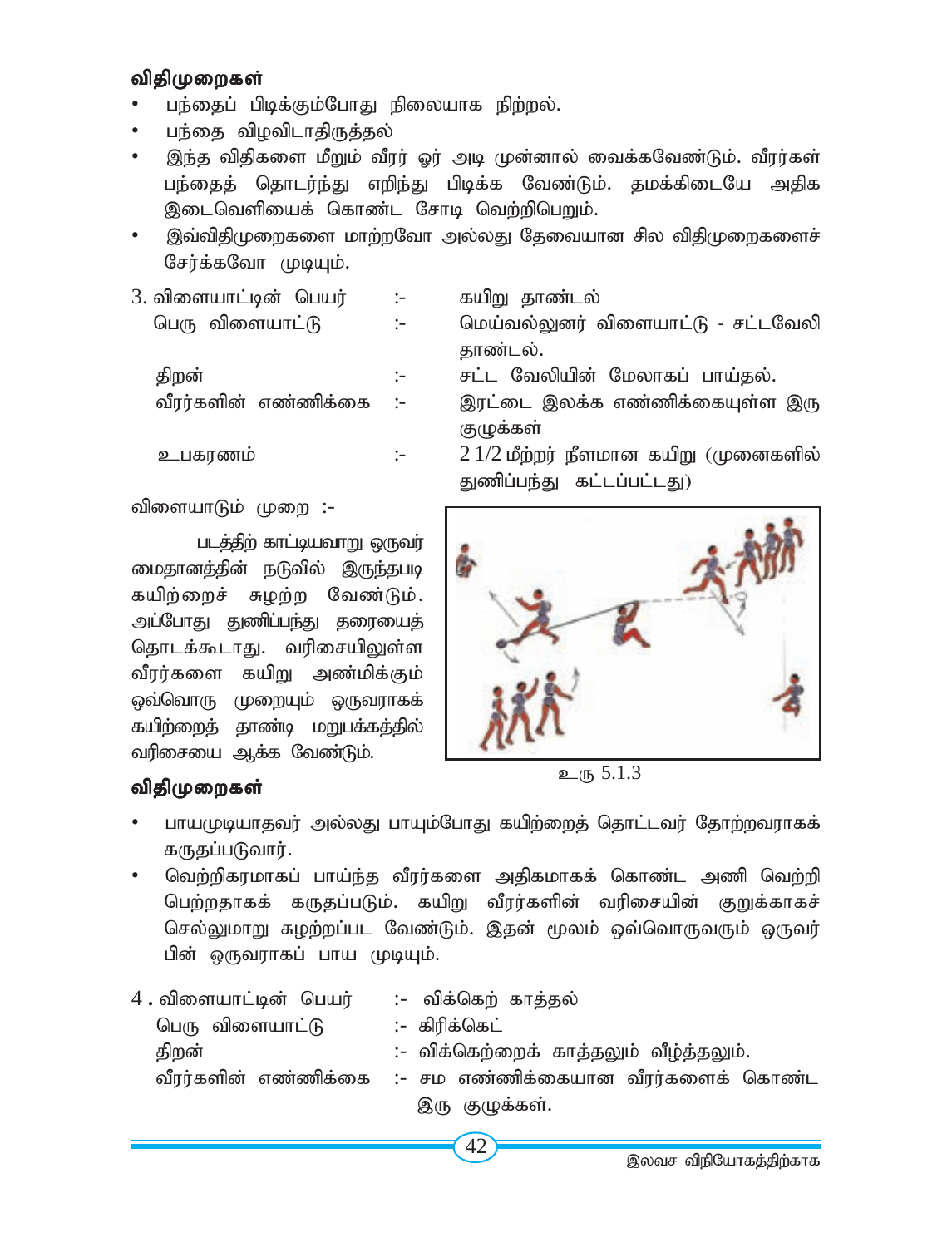உபகரணம்



:- 2 மீற்றர் நீளமான இரு கோல்கள் அல்லது இரு விக்கெற் முளைகள், டென்னிஸ் பந்து.

படத்திற் காட்டியவாறு வீரர்கள் வரிசையாக நிற்றல். விக்கெற் காப்பாளராக எதிரணி வீரர் நிற்றல். சைகைக்கு விக்கெற்றைக் குறிபார்த்து பந்து எறியப்படும். விக்கெற் காப்பாளர் பந்தை மறித்துப் பிடித்து எதிரணியின் அடுத்த வீரருக்குப் பந்தை எறிய வேண்டும்.

விக்கெற் காப்பாளர் பந்தைப் பிடிக்கத் தவறின், பதில் வீரர் பந்தைப் பிடித்து எறிய வேண்டும்.

விதிமுறைகள்

#### ÷ ஒவ்வொரு குழுவின் முன்னாலும் கீறப்பட்ட கோட்டின் பின்னால் நின்றவாறே பந்தை எறிய வேண்டும்.

ஒருவர் ஒரு தடவை மட்டும் பந்தை எறியலாம். ÷

அதிக தடவைகள் விக்கெற்றை வீழ்த்தும் அணி வெற்றி பெறும். ÷

| 5. | விளையாட்டின் பெயர் :- பறக்கும் பந்து |                                                              |
|----|--------------------------------------|--------------------------------------------------------------|
|    | பெரு விளையாட்டு                      | :- கரப்பந்து                                                 |
|    | திறன்                                | :- பந்தை மேலுயர்த்தல்                                        |
|    |                                      | வீரர்களின் எண்ணிக்கை :- 6 அல்லது 8 பேர் கொண்ட இரு குழுக்கள். |
|    | உபகரணம்                              | :- ஒவ்வொரு குழுவிற்கும் ஒரு பந்து.                           |
|    |                                      |                                                              |

விளையாடும் முறை:

ஆசிரியரின் சைகைக்கு விளையாட்டு ஆரம்பமாகும். இரு கைகளும் பொத்தியிருக்குமாறு கைகளின் கீழ்ப்புறப்பகுதியால் பந்து மேலுயர்த்தப்படும். இவ்வாறு வீரர்கள் மாறி மாறி பந்தை மேலிருக்குமாறு வைத்திருக்க வேண்டும். அடுத்த சைகைக்கு விளையாட்டு நிறுத்தப்படும்.



உரு 5.1.5

### விதிமுறைகள்

- ஒரு கையினால் பந்தை மேலுயர்த்த முடியாது.
- விரல்களைப் பந்தை மேலுயர்த்துவதற்கு பயன்படுத்த முடியாது.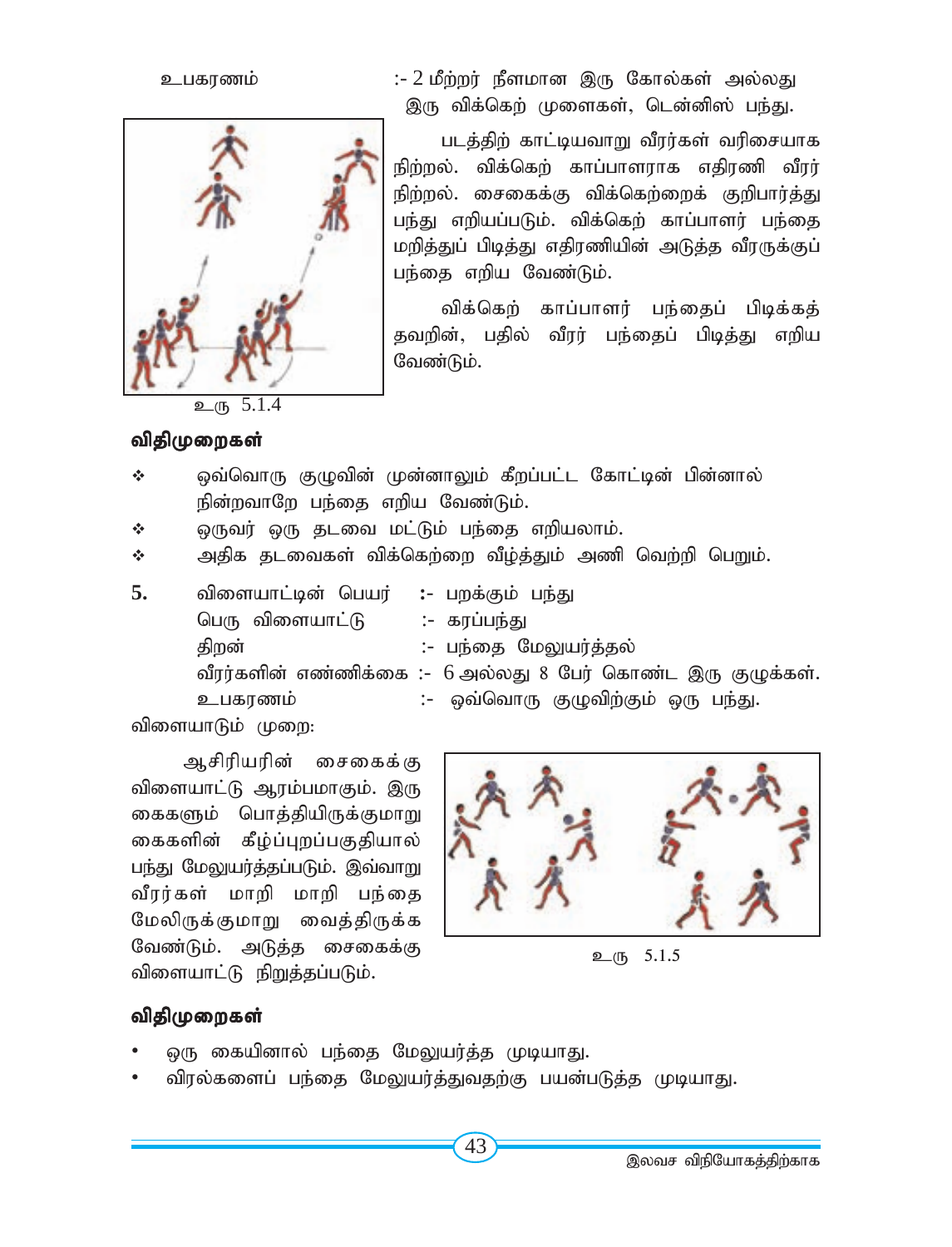- பந்து கீழே விழுத்தப்படின் புள்ளிகள் குறைக்கப்படும்.
- *tpisahl;L Neuj;Js; Fiwe;j Gs;spf; Fiwg;Gg; ngw;w mzp ntw;wp ngWk;*
- இவ்வழி விளையாட்டின் மூலம் எந்த மேலுயர்த்தல் திறனையும் விருத்தி செய்துகொள்ளலாம்.
- 6. விளையாட்டின் பெயர் :- கூட்டினுள் பந்து போடுதல்.  *ngU tpisahl;L :- nthypNghy; jpwd; :- gzpj;jy;* வீரர்களின் எண்ணிக்கை :- சம எண்ணிக்கையான வீரர்களைக் கொண்ட குழுக்கள்
- *cgfuzk; :- ,U fk;gq;fs;> xU tiy* / *fapW* / *,uz;L* கரப்பந்துகள், வொலிபோல் மைதானம் அல்லது அவ்வாறான ஒரு இடம்.

விளையாடும் முறை :-



**p**<sub>(h)</sub> 5.1.6

### விதிமுறைகள்

- பணித்தலின்போது கோட்டைத் தாண்டக் கூடாது.
- பணித்தலின் வகை குறிப்பிட்டபடி பணித்தல் செய்யப்பட வேண்டும்.
- புள்ளிகளைப் பெறுவதற்கு பந்து வலையைத் தொடாது எதிர்ப்புறத்தில் விழவேண்டும்.
- பந்து விழும் பெட்டியின் இலக்கம் புள்ளியாக வழங்கப்படும். பந்து வலையின் மேலாகச் செல்லாதிருத்தல், வலையைத் தொடுதல், மைதானத்திற்கு வெளியே செல்லல் என்பவற்றுக்கு 5 புள்ளிகள் கழிக்கப்படும்.
- எல்லா வீரரும் பணித்தலைச் செய்ததும் விளையாட்டு முடிவுறும். அதிக புள்ளிகளைப் பெற்ற அணி வெற்றி பெறும்.

பணித்தல் தடவைகளை அதிகரித்தல், பணித்தல் வகைகளை மாற்றல் என்பன மூலம் பணித்தலின் திறன்களை மேலும் விருத்தி செய்யலாம். பெருவிளையாட்டுகள் பொதுவாக உபகரணங்களுடன் விளையாடப்படுவதால் அது தொடர்பான வழிவிளையாட்டிலும் பொருத்தமான உபகரணத்தைப் பயன்படுத்தி அவை விளையாடப்பட வேண்டும்.

வலை அல்லது கயிற்றை இரு கம்பங்களிலும் குறிப்பிட்டளவான உயரத்தில் கட்டுதல். படத்திலுள்ளவா<u>று</u> மைதானத்தின் குறிக்கப்பட்ட பெட்டிகளை இலக்கமிட வேண்டும். ஆசிரியர் கற்றுக்கொடுத்த பணித்தல் வகையைப் பயன்படுத்தலாம். பணித்தலில் பந்து படும் பெட்டியிலுள்ள இலக்கம் பணித்தவருக்கு புள்ளியாக வழங்கப்படும்.